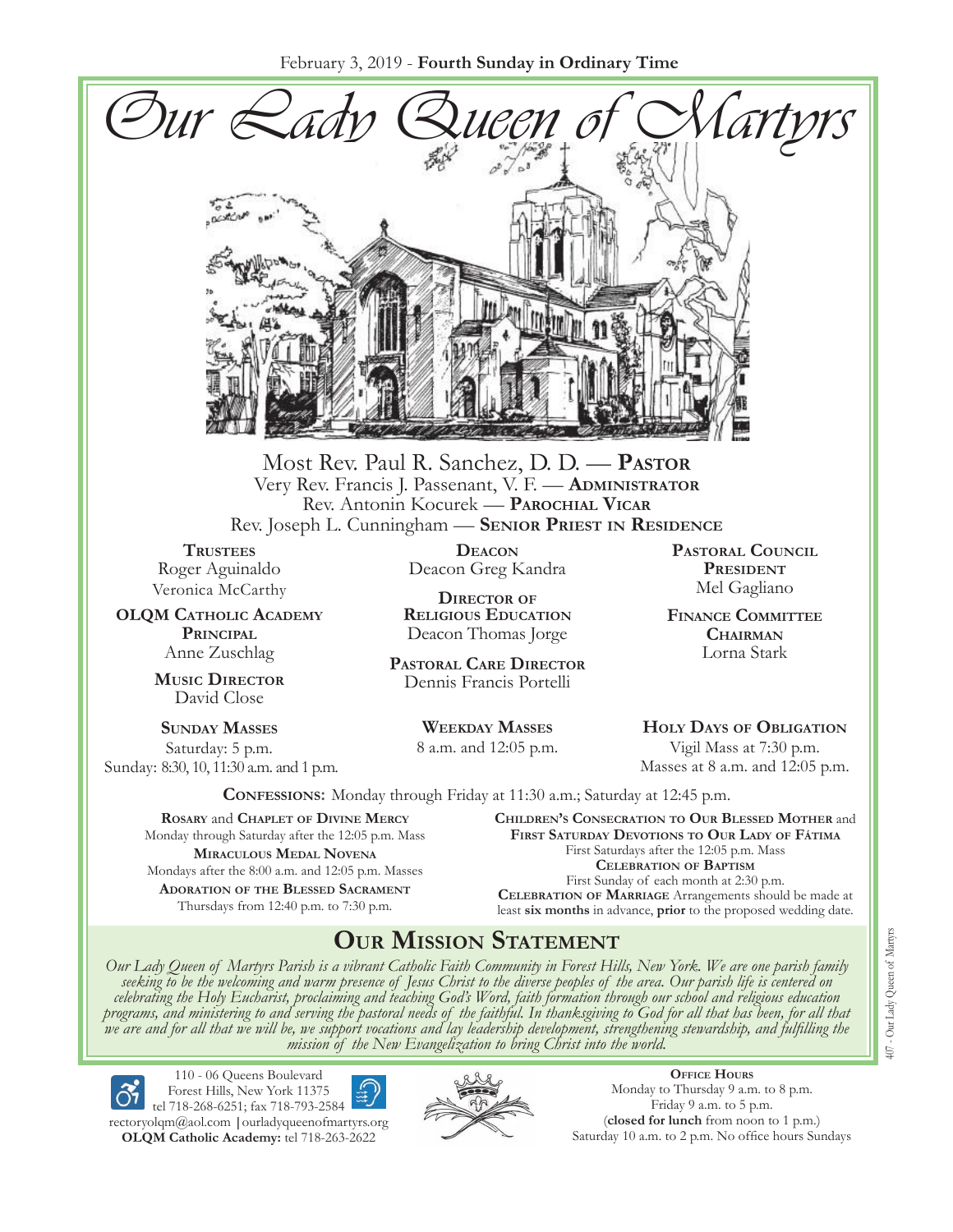# **Masses for the Week**

*Saturday, February 2* **Presentation of the Lord** *Blessing of Candles at 8 a.m. and 12:05 p.m. Masses* **8 a.m.** Souls in Purgatory **12:05 p.m***.* Ignazia and Matteo Orlando **5 p.m***.* Jose Cuadrado

*Sunday, February 3*

**10 a.m. Family Mass celebrated for the parishioners of Our Lady Queen of Martyrs** *Children's Liturgy of the Word* 

*Monday, February 4* **8 a.m.** Maria Montoya [living] and Hugo Montoya **12:05 p.m.** Anna Cerminaro

> *Tuesday, February 5* **Saint Agatha 8 a.m.** Helen Reder **12:05 p.m***.* Joan Sibella Staples

*Wednesday, February 6* **Saint Paul Miki and Companions 8 a.m.** Margaret O'Leary Lorenz **12:05 p.m***.* Joseph Belli

> *Thursday, February 7* **8 a.m.** Richard R. Elliott **12:05 p.m***.* Mirella Linares

*Friday, February 8* **Saint Jerome Emiliani Saint Josephine Bakhita 8 a.m.** Margaret Mauro **12:05 p.m***.* Martin Kelleher

*Saturday, February 9* **8 a.m.** Loyalda Castanar **12:05 p.m***.* Fabiola Cortez **5 p.m***.* Joseph DeFeo

# **Remember Our Sick**

Blanche Aeppli, Mark Bradley, Luis Fernando Cardenas, Augustine Cisneros, Dr. Robert Cospito, Irene Cucurella, Tracy Cuva, Norman Doucette, Baby Luka Dudashvili, Lidia Flores, Anne Gorin, Alice Fromer, Gaye Fruscione, Alex Guttierez, Ann Harding, Sean Harrison, Robert Heyer, Henry Johnson, Lynne Keeley, Liz Maryon, Veronica Nissan, Grace Plank, Maureen Piatt, Veronica Pulanski, Nora Radocea, Kathy Semble, Gail Whelan, Brittany Zaita **and all parishioners currently in nursing homes, hospitals or confined to their homes**

**About Our Sick List:** Because of space constraints we must periodically update our sick list. Names will be removed after three (3) months, unless our office is notified. Thank you for understanding.

# **Main Events of the Week**

*Sunday, February 3* **Communal Blessing of Throats**  *in honor of St. Blaise at all Masses* **2:30 p.m.,** *church:* **Baptisms**



*Monday, February 4* **7 p.m.,** *rectory:* **Bereavement Support Group meeting**

> *Tuesday, February 5* **7:30 p.m.,** *choir loft:* **Choir Rehearsal**

*Wednesday, February 6* **Religious Education 3:45**–**5 p.m.,** *levels 1, 2, 3 and 4 class* **7**–**8:15 p.m.,** *levels 5, 6, Confirmation, FFO  I*

*Thursday, February 7* **After 12:05 p.m. Mass,** *church:* **Benediction**

**2:30 p.m.,** *nursing home:* **Forest Hills Nursing Home Mass**

*Friday, February 8* **7:30 p.m.,** *rectory (enter through glass door off 72nd Road):*  **Charismatic Prayer Group meeting**

*Saturday, February 9* **At 12:05 p.m. Mass: Anointing of the Sick**

*Rectory = main meeting room (lower level)*



*Presentation of the Lord (detail from our choir loft window)*

# **Remember Our Deceased**

Grace Aumuller Donald Clancy Luis Emilio Martinez Ronald Robinson

Robert Routh Vincent J. Schwarz Rev. Msgr. Rocco D. Villani

### **We pray for the men and women of our Armed Forces serving in the U.S. and abroad**

Eric Böhm, Sergio Borrero, Thaddeus Buenaventura, Ricardo Cantillo, Bobby DiTroia, Armando Fellin, Andrew Gonzalez, A. Jay James, William (Will) Klos, Michael Le Floch, Louis Mannino, Jean-Marc Moïse, Brian Quinn, Justin Pabse, Adam Rearick, Rodney Ross, McNeely Royal, Victoria Tissler-Bacca, Charles Torres, Gonzalo Vallecillos, Jose J. Vaz, Mollie Rae Whitley, William Youssef, Phillip Whitley, Jeff Zabala. **Please pray for all who risk their lives for our safety, including police, fire, corrections and military personnel.**

Our Lady Queen of Martyrs 407 - Our Lady Queen of Martyrs 407.

WELCOME! If a disability makes it difficult for you to fully participate at Mass or other activities of the parish, please email our **Parish Advocate for Persons with Disabilities**, Karen Mongiello, at [disabilities.olqm@gmail.com,](mailto:disabilities.olqm@gmail.com) to make your special needs known.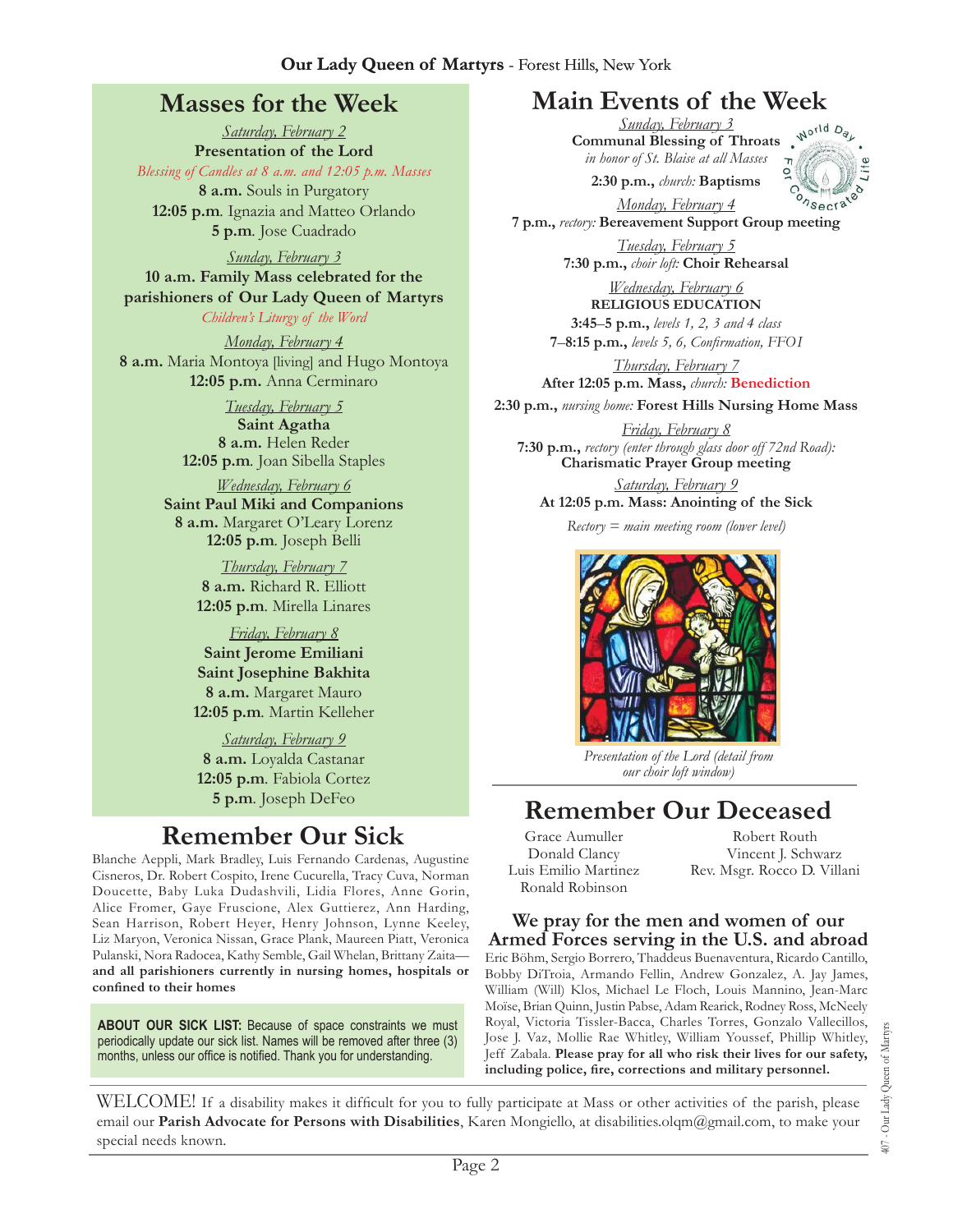### February 3, 2019 - **Fourth Sunday in Ordinary Time**

# **Sunday Mass Assignments Order of Mass**

### **Saturday, February 2**

*5 p.m.* 

 *Celebrant:* Father Cunningham *Lectors:* Bettyanne McDonough, John Doyle *Leader of Song:* Joe Annese *EMHCs:* Sandy Singh, Kathy Scapp, Mark Scapp

### **Sunday, February 3**

### *8:30 a.m.*

*Celebrant:* Father Jun Hee Lee *Lectors:* Aldison Andrade, David Lee *Leader of Song:* Warren Harding *EMHCs:* Ernie Foli, Jack. Butera, Theresa Bryant

### *10 a.m.*

*Celebrant:* Bishop Sanchez *Lectors:* Ray Bendana, David Cerequas *Leader of Song:* Warren Harding *Children's Liturgy of the Word:* Carla Christian *EMHCs:* Margarita Forero, Gina Warshaw, Therese Michael

### *11:30 a.m.*

### *Celebrant:* Father Cunningham

*Lectors:* Victoria Moore, Irma Cruso *Leader of Song:* Paula Rocheleau Hernández *EMHCs:* Lilia Penagos, Joe Cardenas, Alicia Cardenas

# *1 p.m.*

*Celebrant:* Father Antonin *Lectors:* Siobhain Kandra, Al Smith *Leader of Song:* Joe Annese *EMHCs:* Bettyanne McDonough, Eddy Eng

*Members of the Altar Server Society at all Sunday Masses*

**Thank you to all those who serve as ushers**

**Fourth Sunday in Ordinary Time** *Cycle C—11:30 a.m. Choir Mass*

> **Entrance** *Missal #303—*"Gather Us In"

**Mass Parts:** Mass of Creation (*Haugen)*

**First Reading** *Missal pgs. 66-67—*Jeremiah 1:4-5, 17-19

**Responsorial Psalm**—Missal pg. 67

**Second Reading** *Missal pg. 67—*1 Corinthians 12:31–13:13

> **Gospel** *Missal pg. 68—*Luke 4:21-30

> > **Homily**

#### **Offertory**

"The Lord Will Be a Defence"*(R. J. Foort)—Choir Missal #523—*"The Prayer of St. Francis"

#### **Communion**

"Panis Angelicus" *(G. Palestrina)—Choir* Organ Meditation

*Missal #483—*"Where Charity and Love Prevail"

**Closing Hymn** *Missal #409*—"Christ Before Us"

# **Second Collections**

›› Today's second collection is for winter fuel.

›› Sunday, February 10, the second collection will be for our Pastoral Care ministry.

›› Please use the blue envelope at any time to contribute to the Parish Endowment Fund or, at our Parish Giving portal, select Blue Envelope from the pull-down menu. More at ourladyqueenofmartyrs.org/blue-envelope.

### All Parishioners Invited

# **Parish Lenten Mission: March 17–21**

# Conducted by the Montfort Missionaries Preaching Team

Some of you may remember the Montfort missionaries' last visit to our parish in 2011. They return for Lent to guide us in this time of renewal and reflection. There will be intentions at every Mass during the mission and an evening program at 7:30 p.m. The complete schedule will be printed soon. Lent begins on Ash Wednesday, March 6.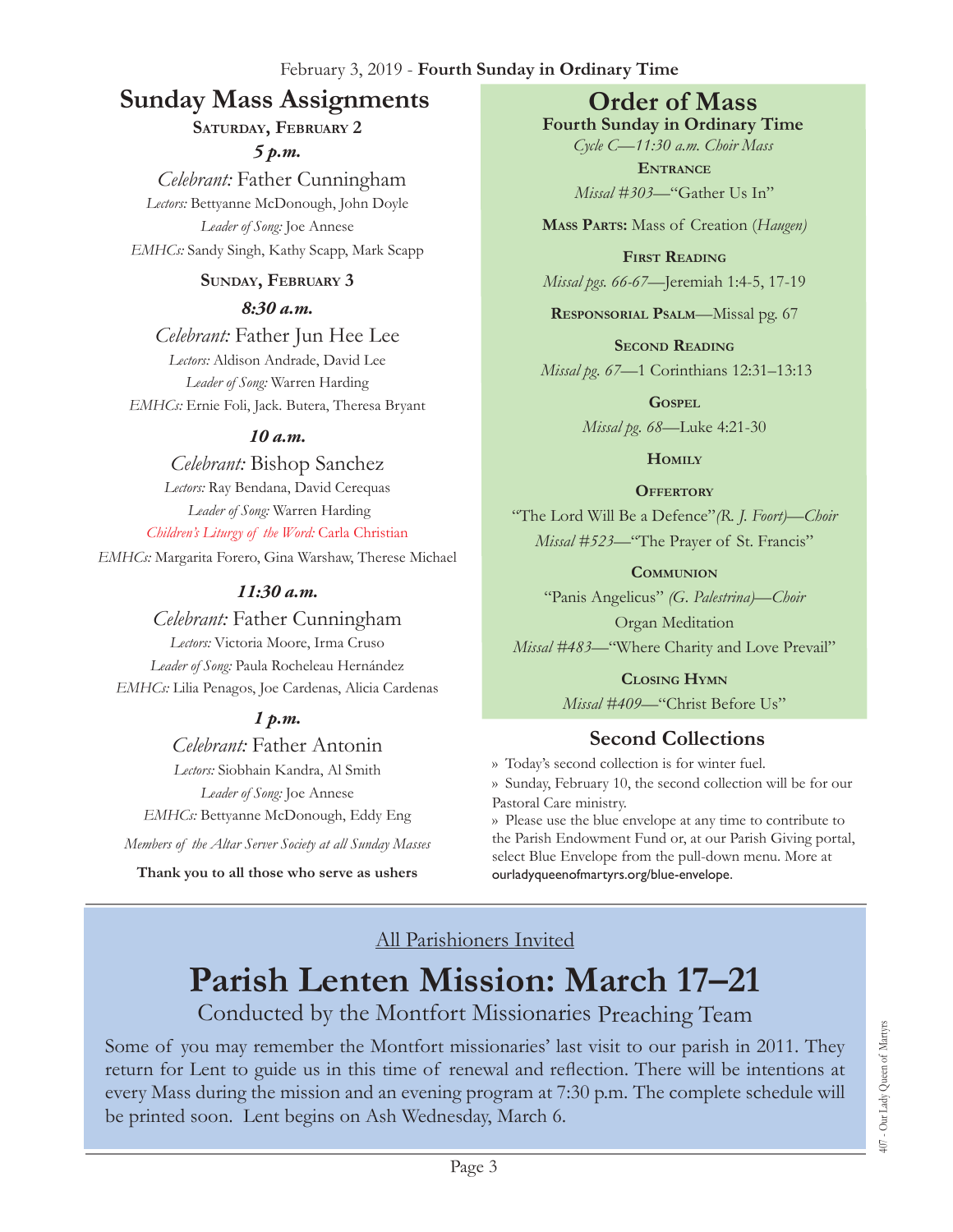# Passage of Child Victims Act *NYS Bishops Statement*

"We pray that the passage of the Child Victims Act brings some measure of healing to all survivors by offering them a path of recourse and reconciliation. The legislation now recognizes that child sexual abuse is an evil not just limited to one institution…. We thank the brave survivors who have told their stories of abuse in every sector of society.… We renew our commitment to combatting the monstrous crime of childhood sexual abuse and helping all survivors find recourse and reconciliation as they heal."

For the entire statement, go to **<www.nyscatholic.org>** and search for "Bishops Statement."

In this context, we invite you to a listening session in our own parish.

### **Listening Session: February 19th**

Please join us for a listening session concerning the sexual abuse crisis in the Church on **Tuesday, February 19**, **2019 at 7 p.m. in the Our Lady Queen of Martyrs auditorium.** The session will give us an opportunity to discuss this issue, hear what the Church has done and is doing for survivors of sexual abuse, and learn about what the Church has been doing to keep our children and youth safe. Two representatives from the Diocese of Brooklyn will join us to help: Jasmine Salazar, LMSW, Assistance Coordinator for Victims Ministry, and Mary Ellen Quinn, Coordinator of the Office of Safe Environment. Please enter the auditorium by the parking lot doors. Please access the parking on 72nd Road.

### **Events for Thought & Culture at the Sheen Center**

At the back of the church you can find brochures for the Winter/Spring 2019 season at The Archbishop Fulton J. Sheen Center for Thought & Culture. This performing arts space at 18 Bleecker Street, Manhattan, offers events in theater, music, talk, and film. Use the special discount code ARCH and get 20% off selected tickets. Box office: 212-925-2812. [www.SheenCenter.org.](www.SheenCenter.org)



# **We're Getting Ready for the 8th Annual Taste of the World Food Festival**

Always wondered about local restaurants and bakeries you've passed by but never got around to trying? Heard positive reviews on social media about neighborhood eateries? Taste of the World on **Sunday, March 10 at 2:30 p.m.** in McLaughlin Hall, is the perfect opportunity to sample the best food the area has to offer. Admission and raffle tickets will be available in early February at the rectory office and after Masses.

If you have interest in joining the volunteer committee for the event, please contact Denise De Maria at 718- 361-3201 or [dmtdemaria@hotmail.com](mailto:dmtdemaria@hotmail.com).

# **Financial Aid for Catholic Elementary Students**

If you have a child enrolled in a Catholic elementary school or academy, including ours, it's time to apply or reapply for possible financial aid. Applications for the 2019-2020 school year are now open. Deadlines: **March 29 for returning families** and **April 29 for new families**. Head to<www.FuturesinEducation.org>for more information. From the main menu click Scholarships and then Apply. Questions? Call 718-965-7340 or email [Scholarships@FuturesinEducation.org.](mailto:Scholarships@FuturesinEducation.org)

**OLQM Catholic Academy Registration (Nursery to Grade 7) March 5th from 6:30 p.m. to 7:30 p.m. ● March 6th from 8:30 a.m. to 9:30 a.m. More information at [olqmca.org/admissions](https://olqmca.org/admissions/)**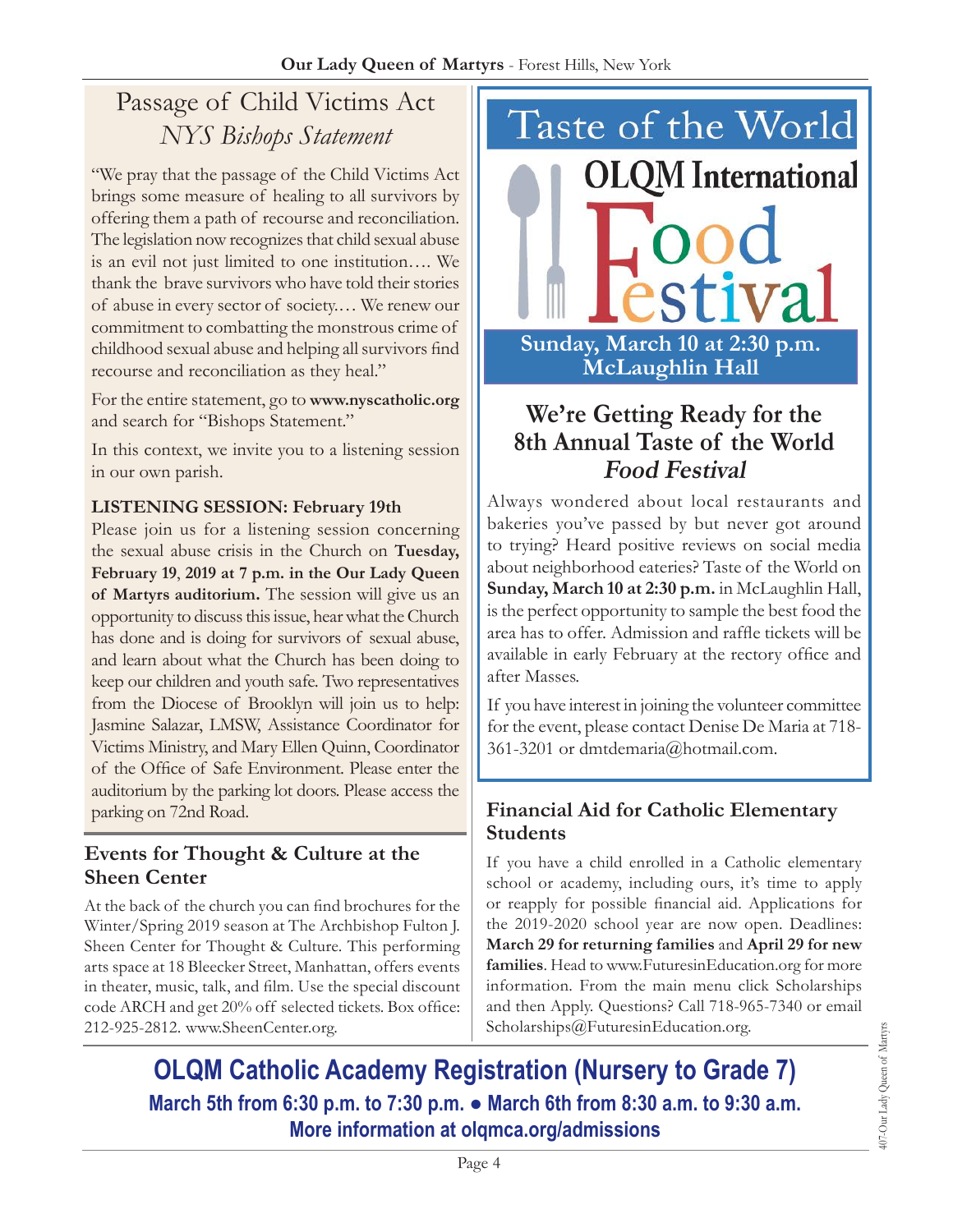# Update: Abortion Expansion Bill in Albany

We are disappointed that the Reproductive Health Care Act (A.21/S. 240) passed in Albany last week, but I encourage you to read Bishop Edward Scharfenberger's "Open Letter to Gov. Cuomo." It appeared in the January 19 issue of *The Evangelist* ([www.evangelist.org\)](www.evangelist.org). I also encourage you to read Kathleen Gallagher's column ("Abortion Expansion Act Passes in New York") on page two of *The Tablet's* January 26 issue. You can access the online edition at<www.thetablet.org>.

I encourage you as well to write to Sen. Joseph Addabbo, who voted against the abortion expansion act. You can email him at [addabbo@nysenate.gov](mailto:addabbo@nysenate.gov) or write to him care of his satellite office in Queens: **Senator Joseph P. Addabbo Jr., 66-85 73rd Place, Middle Village, NY 11379**.

You may choose to say: "Thank you, Senator Addabbo, for your courageous vote against the Reproductive Health Care Act (A.21/ S. 240). Thank you for taking a public stand for all those lives which will be lost and for the women of our state who are made less safe under this new law."

—Bishop Sanchez



**National Marriage Week USA** 

MARRIAGE IS WORTH IT! . EVERY FEB 7-14 *Let's strengthen marriage*

### **Weekly Collections**

|                                                                        | January 27 |
|------------------------------------------------------------------------|------------|
| Candle Offerings                                                       | 2,120.00   |
| 1st Collection                                                         | 10,335.00  |
| 2nd Collection (Religious Ed-Release Time)                             | 2,299.00   |
| Online Parish Giving                                                   | 1,130.00   |
| Mail In                                                                | 225.00     |
| <b>TOTAL</b>                                                           | 16,109.00  |
| Weekly Income Needs*                                                   | 21,250.00  |
| Surplus/(Deficit)                                                      | (5,141.00) |
| * Amount needed weekly to meet church expenses. Figures are unaudited. |            |

### **Special Collection**

Churches in Need (*Latin America, E. Europe, Africa*) 3,053.00

Note: Special collections taken throughout the year do not accrue to our parish and are not included in the weekly collection total.

> Please remember the Roman Catholic Church of Our Lady Queen of Martyrs in your will and estate planning. Contact Bishop Sanchez or Father Passenant at 718-268-6251.

# **Anointing of the Sick Saturday, February 9 at 12:05 p.m. Mass**

Once a year, on or near the Church observance of the Feast of Our Lady of Lourdes and **World Day of the Sick** (February 11), our parish offers an opportunity for the reception of the Sacrament of the Anointing of the Sick. Through anointing, a person obtains the benefit of divine grace. The anointing with oil of the sick is used to support those who seek healing.

This Mass is intended for those who have illness, are anticipating surgery, the frail and elderly, and anyone in need of healing of body, mind, or spirit. Please join us to be anointed and/or to pray for the healing of those who are there to be anointed and their caregivers.

*Is anyone among you sick? He should summon the presbyters of the church, and they should pray over him and anoint (him) with oil in the name of the Lord, and the prayer of faith will save the sick person, and the Lord will raise him. If he has committed any sins, he will be forgiven.*  ~ James 5:14-15

### **Bereavement Support Is Available**

Our parish support group is a place to find help and healing for the hurt of losing a loved one. Meetings are always **Monday evenings 7**–**9 p.m.** in the rectory. Scheduled meetings are **Feb. 4** and **Mar. 4 & 18.** If interested in attending, please call the rectory or email the group's facilitator, Commissioned Lay Pastoral Leader Yorke Mizelle, at [ymizelle@nyc.rr.com.](mailto:ymizelle@nyc.rr.com)

# **Contact Us**

**By Telephone** Rectory Office: **718-268-6251 Emergency** (last rites) 718-810-9788 (*after office hours)* OLQM Catholic Academy:

718-263-2622 Religious Education Office:

718-263-0907 OLQM Charity Outreach: 718-268-6251, ext. 43

#### **Online**

www.ourladyqueenofmartyrs.org @OLQMChurch on Facebook, Twitter and Instagram OLQM Catholic Academy: www.olqmca.org

407-Our Lady Queen of Martyrs

107-Our Lady Queen of Martyrs

**By Email** Rectory Office: **rectoryolqm@aol.com**

Pastor's Office: pastorolqm@aol.com Administrator's Office: admn.olqm@yahoo.com Bulletin Subjects: olqmcomm@aol.com OLQM Catholic Academy info@olqmca.org Pastoral Care Office: dfport@gmail.com Religious Education Office: olqmreled@gmail.com Deacon Greg Kandra: dcngreg@gmail.com Disabilities Advocate [disabilities.olqm@gmail.com](mailto:disabilities.olqm@gmail.com)